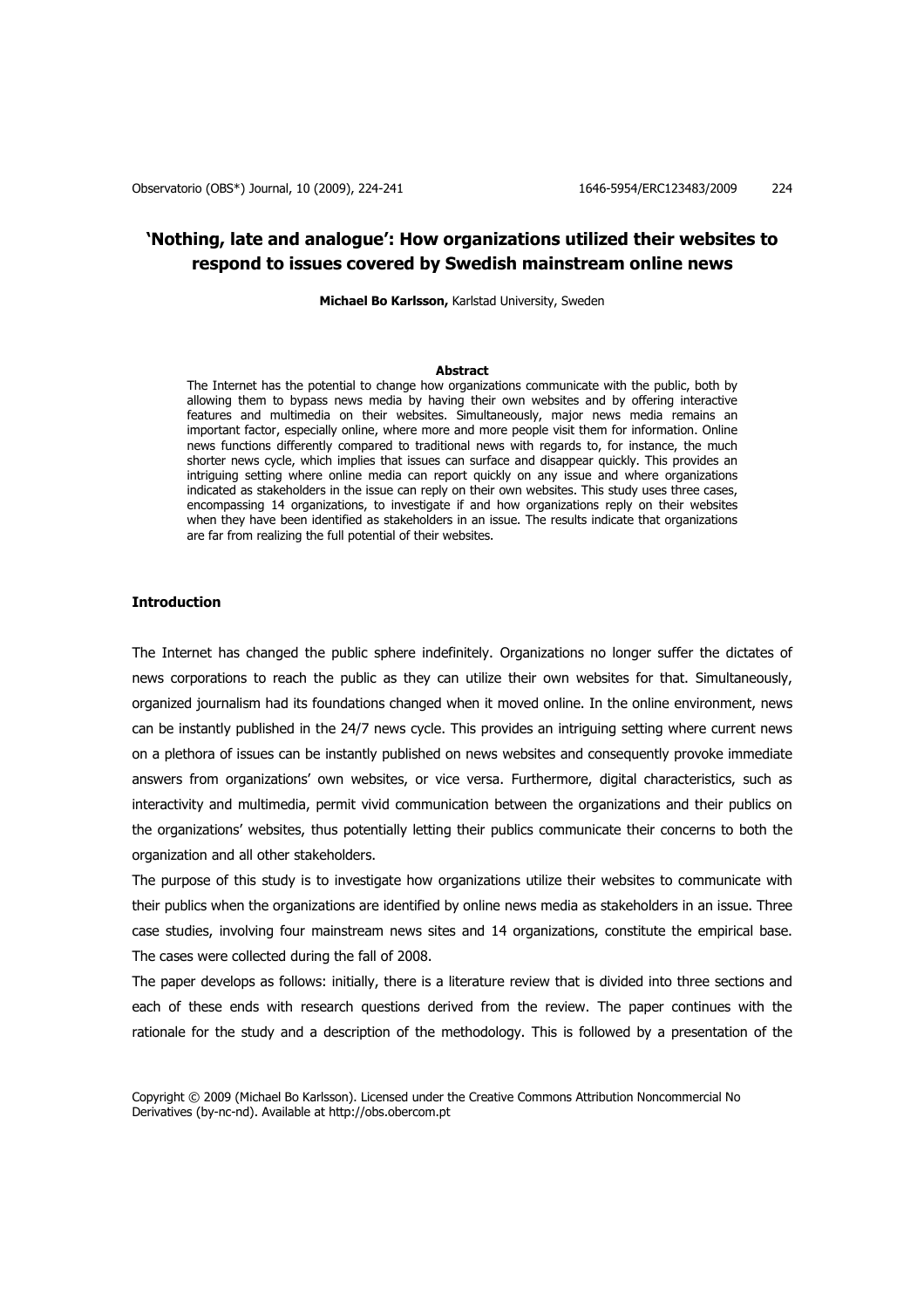results from the three cases. The paper ends with a discussion, conclusions, the limitations to the study, and some suggestions for further research.

### **Organizational issues, News media and the Internet**

An issue is, according to Regester & Larkin (2008, p. 44; see also Jaques, 2009), "a gap between corporate practice and stakeholder expectations." Hence, issues (such as events or conditions), whether originating within or outside the organization (Gaunt & Ollenburger, 1995), can have a major effect on the present and/or future performance of the organization (Coombs, 2007b; Jaques, 2009). How issues are managed by organizations is an important subject, as it can be the difference between a proactive resolution and a crisis out of control (Anderson, 1997; Regester & Larkin, 2008).

Neither issues management nor crisis management, in themselves, nor the difference between them is always clear (Jaques, 2009, 2007), as issues management, for instance, is considered part of crisis prevention (Jaques, 2007). Issues management, however, seems generally to be understood as the measures taken before the organization is affected negatively. Crisis management, on the other hand, is understood as containing more reactive measures, trying to minimize negative impact after the issue has become widely known and is the subject of public outrage (Anderson, 1997; Gaunt & Ollenburger, 1995; Jaques, 2007; Regester & Larkin, 2008).

Failing to successfully manage an issue or crisis can have devastating effects on an organization's image (Benoit, 1997; Coombs, 2002; Heath, 1998b; Regester & Larkin, 2008). Early warning systems are important in issues management and crisis prevention (Jaques, 2007), and monitoring the news media is one important way to spot surfacing issues before they transgress into a crisis (Regester & Larkin, 2008). News media is also the most important source of information when people form an opinion about an organization (Carroll & McCombs, 2003; Coombs, 2007a) or learn of a predicament facing an organization (Coombs, 2007b). How organizations handle crises and their relationships with different stakeholders are conveyed through the media (Heath, 1998b). Consequently, keeping a close eye on the media is a vital part of an organization's issue and crisis management (Kersten, 2005; Regester & Larkin, 2008). Heath (1998b) gives advice to organizations on how to try to control media, as media is a springboard to a big audience. Kauffman (2005) points out that controlling the flow of information is vital for organizations involved in crisis management, as the media will turn to other sources if the organization does not deliver. Thus, disregarding the media when handling issues and crises will (Regester & Larkin, 2008, p.182) "… always prove to be a catastrophic error of judgment."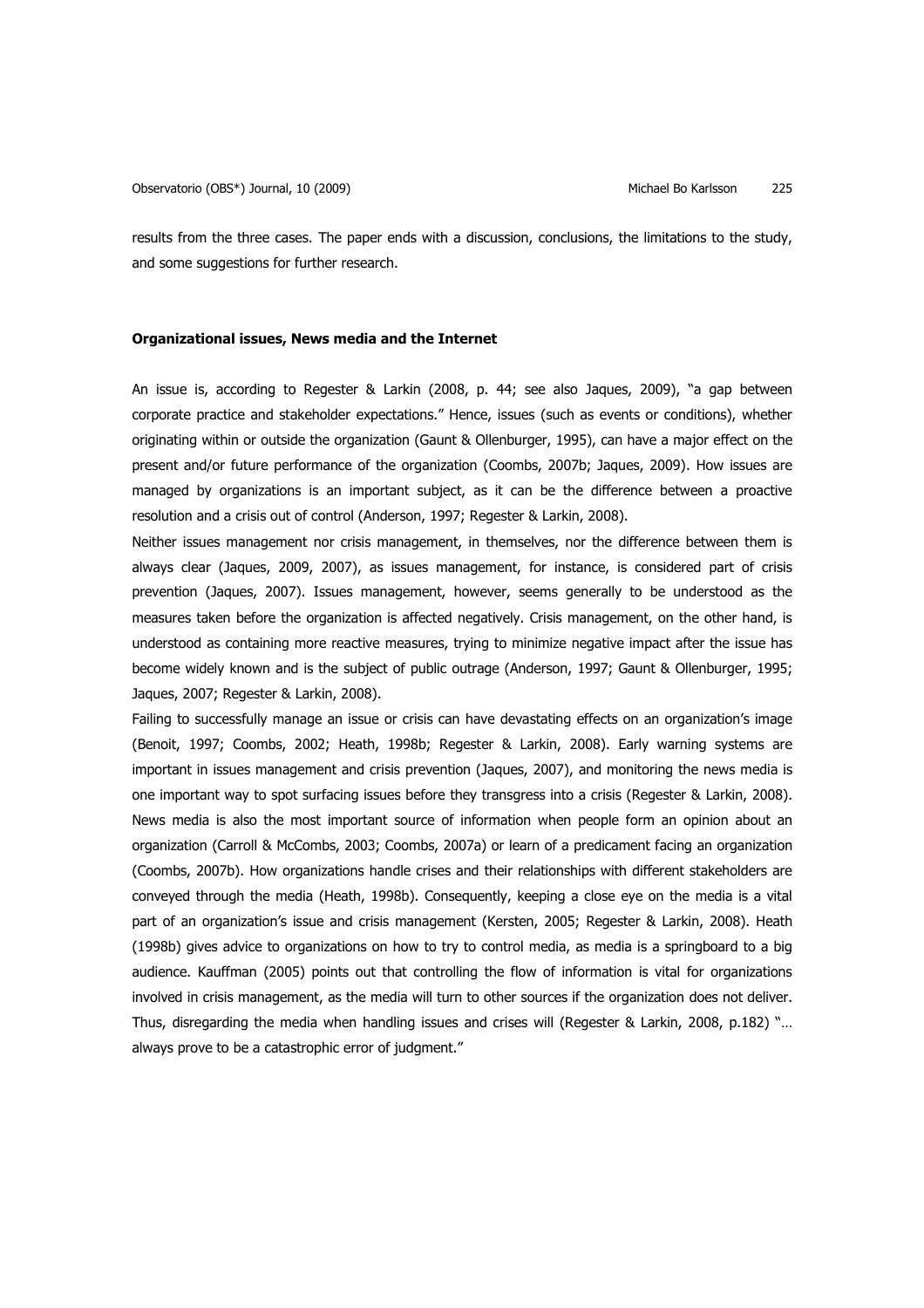Organizations find themselves in predicaments wherein their publics expect communication concerning matters such as instruction on how to avoid being harmed (Coombs, 2007b), what measures are being taken to prevent a future crisis (Coombs, 2007b; Stephens & Malone, 2009), or expressions of concern (Patel & Reinsch, 2003). Organizations are instructed to give their own view on the issue and do it fast and to utilize their websites for that purpose (Regester & Larkin, 2008).

Furthermore, news media are more likely to cover issues that are controversial or out of the ordinary (Shoemaker & Vos, 2009); hence, organizations are more likely to find themselves in the media spotlight and consequently exposed to the public when something has gone wrong rather than when everything is fine. Additionally news media will frame their coverage of the organizations behavior putting emphasis on some aspects on the issue and ignoring or playing down others (An & Gower, 2009; Hallahan, 1999). Accordingly, news media will be more important when the organization's performance is in doubt.

Traditionally, organizations have been at the mercy of news media to reach a broad public and inevitably have dealt with the news media in different wavs in that process. If the organization's representatives were successful in handling the news media regarding what happened, the organization's perspective would then be published for display through the news outlet without anyone being able to publicly contradict the story unless they were given access to that or other news outlets. On the other hand, if the news organization did not take to the organization's point of view, they effectively cut off the organization's communication with its stakeholders. Either way, news media had a lot of power, both in terms of what issues were brought into public awareness and the way those issues were framed.

Since the media system is a vital part of any organization's relations with the public, changes in it will have consequences for how an organization communicates with the public. The Internet allows both the organizations and the general public to bypass the gate-keeping function of the traditional media and to communicate, for better or worse, without the intervention of organized journalism (Bucher, 2002; Coombs, 1998; González-Herrero & Smith, 2008; Heath, 1998). Greer & Moreland (2003) show that, in the wake of 9/11, airline companies transformed their websites into resource centers for public information, thus converting the function of the websites from delivering information about ticket prices and flights into something else. Kauffman (2005) points out that NASA had a staggering 49 million hits on its website within 24 hours of the Columbia disaster in 2003.

People not only turn to news outlets for information, they also seek information about the involved parties at other places, including the organizations' websites. The Internet, as a result, decentralizes information (Bucher, 2002) and makes communication multidirectional. Accordingly, new tactics (Perry et al., 2003) are necessary to communicate with the public through organizations' websites as well as to work with an increasingly digitized news media.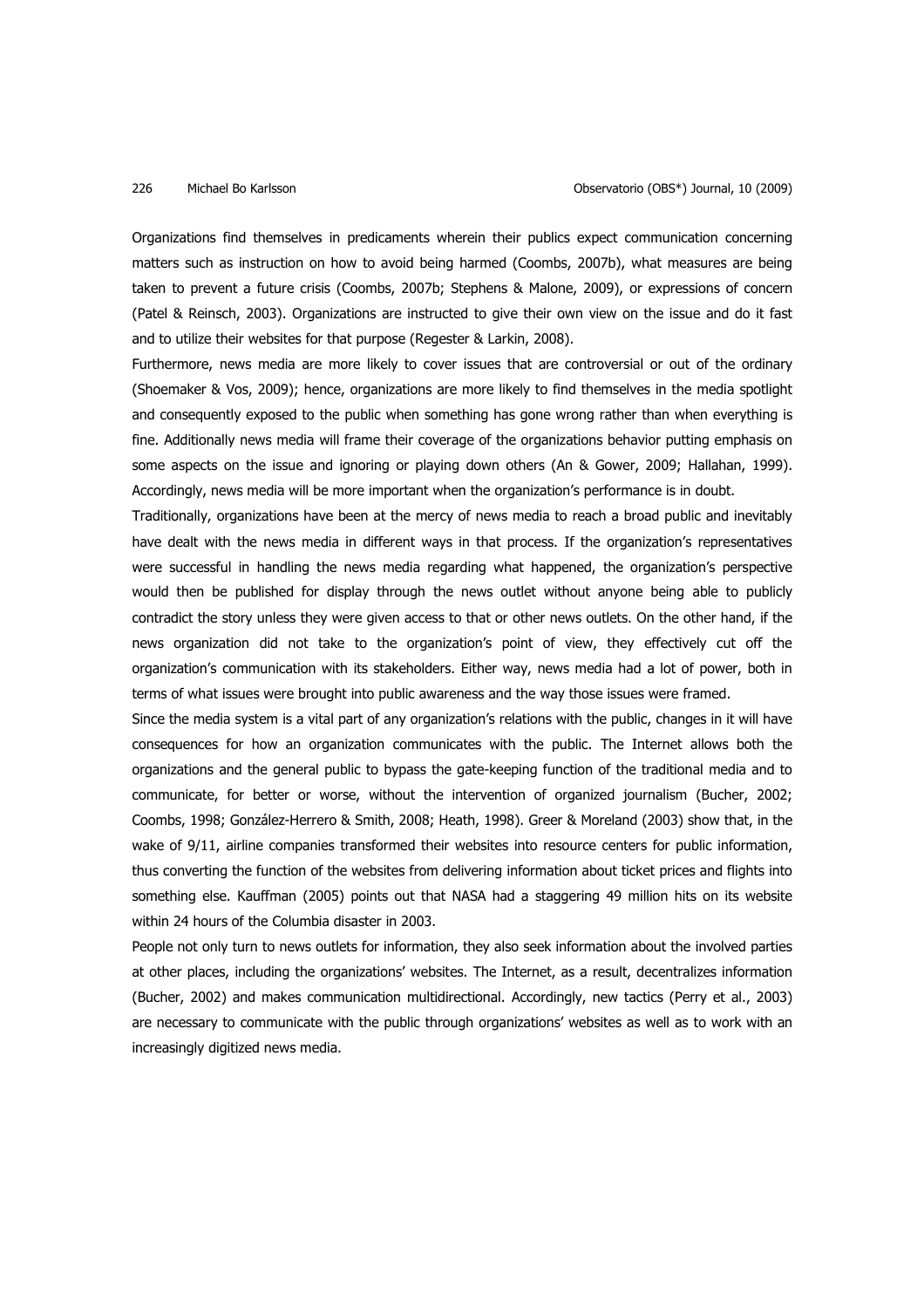Against this background, the first research question is aimed at capturing whether organizations being indicated as stakeholders in an issue by online news media have a website at all: Do the organizations mentioned in online news media have a website?

The second research question investigates whether the involved organizations utilize their websites to reply to, and consequently try to influence, the issue: Do the organizations utilize their website to reply to the issue covered by online news media?

These two research questions survey if there is a website and a reply. The online context does, however, provide further challenges and opportunities for organizations in terms of issues management: the timing and prominence of the reply and the use of two-way communication and multimedia.

# **The high speed of online news and issues management**

In journalism studies, high speed is a well established characteristic of online news (Massey & Levy, 1999; Deuze, 2003). There has been some research on how this affects the content of news (Hall, 2000; Greer & Mensing, 2006; Karlsson, 2006; Kutz & Herring, 2005; Salaverría, 2005; Tremayne et al., 2007) that suggest that the speed is increasing and that that has a significant impact on online news, with some negative consequences for the quality of news content. Additionally, there seems to be an online news culture of publishing news without properly checking facts (Colson & Heinderyckx, 2008; Klinenberg, 2005; Quandt, 2008). The high speed of online news also implies that an organizational issue will be highlighted by media just seconds or minutes after it becomes known (Kauffman, 2005). This speed is also brought forth by public relations researchers (Esrock & Leichty, 1998) as a key factor that is changing the field. Coombs (2007a; see also Bucher, 2002) suggests that the 24 hour news cycle increases the tempo in organizational crisis communication and that the demands on organizations' crisis communication has increased.

Online news is not restricted by time (Bucher, 2002; Gunter, 2003; Krimsky, 2007), as a website is constantly published and there is no need for a reoccurring or preplanned window of publishing, as is the case in the analogue media system. As a result, there is no premeditated point of publication, such as the 8 O'Clock News; rather, an issue can surface publicly at any time of the day (Karlsson & Strömbäck, 2009). Furthermore, online news is not restricted in space (Bucher, 2002; Gunter, 2003; Krimsky, 2007), as the space is theoretically limitless, and news websites can choose to cover as many issues as they want or (more accurately) can fit limited resources and organizational constraints. Consequently, online news can simultaneously cover a great number of issues and keep information up to date on them, introduce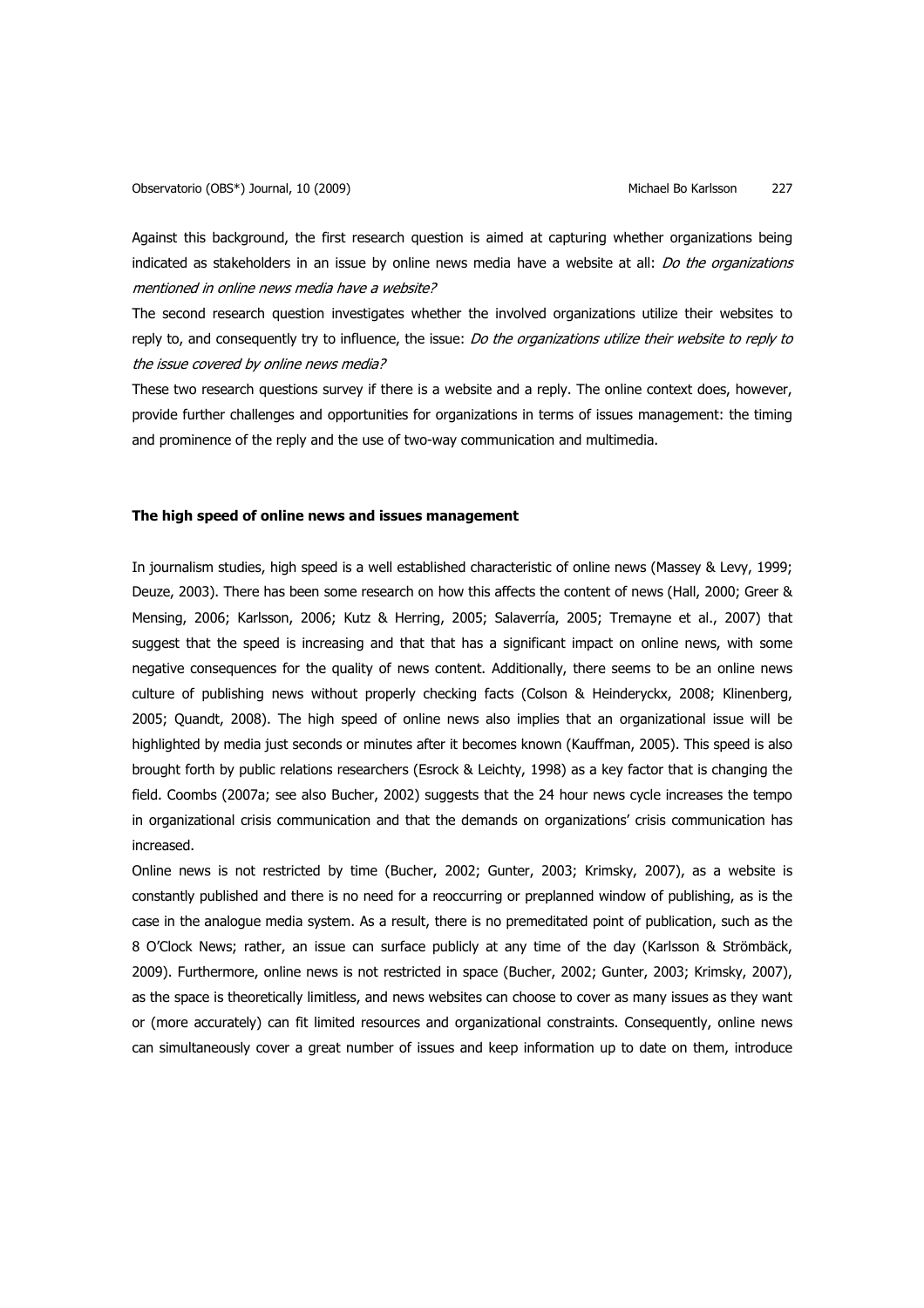new issues, or drop old issues at any given moment. The traditional news media needs to adjust its news offerings to preplan publication, with predictable and limited windows of publishing.

From an organizational perspective, the speed with which issues can be presented implies that organizations can be identified as stakeholders in an issue at any time of the day or night and that the issue can disappear from the news agenda as fast as it can surface. Furthermore, the high speed of online news media may bring about the publishing of incomplete, unconfirmed, and incorrect accounts of the issue that can be revoked if other facts surface, due to the reprogrammable nature of digital media (Bolter, 1984; Manovich, 2001). These circumstances, stemming from the logic of digital media, make it imperative that organizations continuously monitor online news media to find out if an issue is brewing, if it is being reported accurately, if the issue entails an organizational reply, and whether to provide the organizational view or to correct inaccuracies in the media coverage, especially in view of the account of Regester and Larkins observation (2008, p.196) that, "If a factual error is broadcasted or printed, then no stone should be left unturned to have it corrected." Thus, the constant and revocable publishing of online news offers both new challenges and opportunities.

Regester & Larkin (2008) point out that, when news media is sensing that an organization has behaved erroneously, it is imperative that the organization act swiftly to influence the issue. The high speed of online news adds further pressure to respond quickly. Perry et al. (2003) advocate real-time monitoring as a tactic that organizations can use to handle the challenges posed by new media. Real-time monitoring entails the organization continuously updating their website, minute by minute if needed, with developments and measures concerning the issue, hence serving both media and the public with the organization's actions and views on the issue. This tactic acknowledges both that organizations can and should reply on their websites and that speed is a key issue in the digital milieu.

One consequence of the high speed of online news is that news gets published very fast and then, equally quickly, drops off the news sites' frontpages, losing the attention of a large portion of the news sites' visitors. Thus, the window in which an organization has the opportunity to reply to an issue covered by online news media and can count on the attention of some of the audience is very limited compared to the window for traditional media. The third research question addresses the swiftness of the organizational reply to the issue: How fast do the organizations reply on their websites?

### **Prominence, interactivity and organizational websites**

One facet of publishing on the web is that everything ever published can be stored and uncovered online.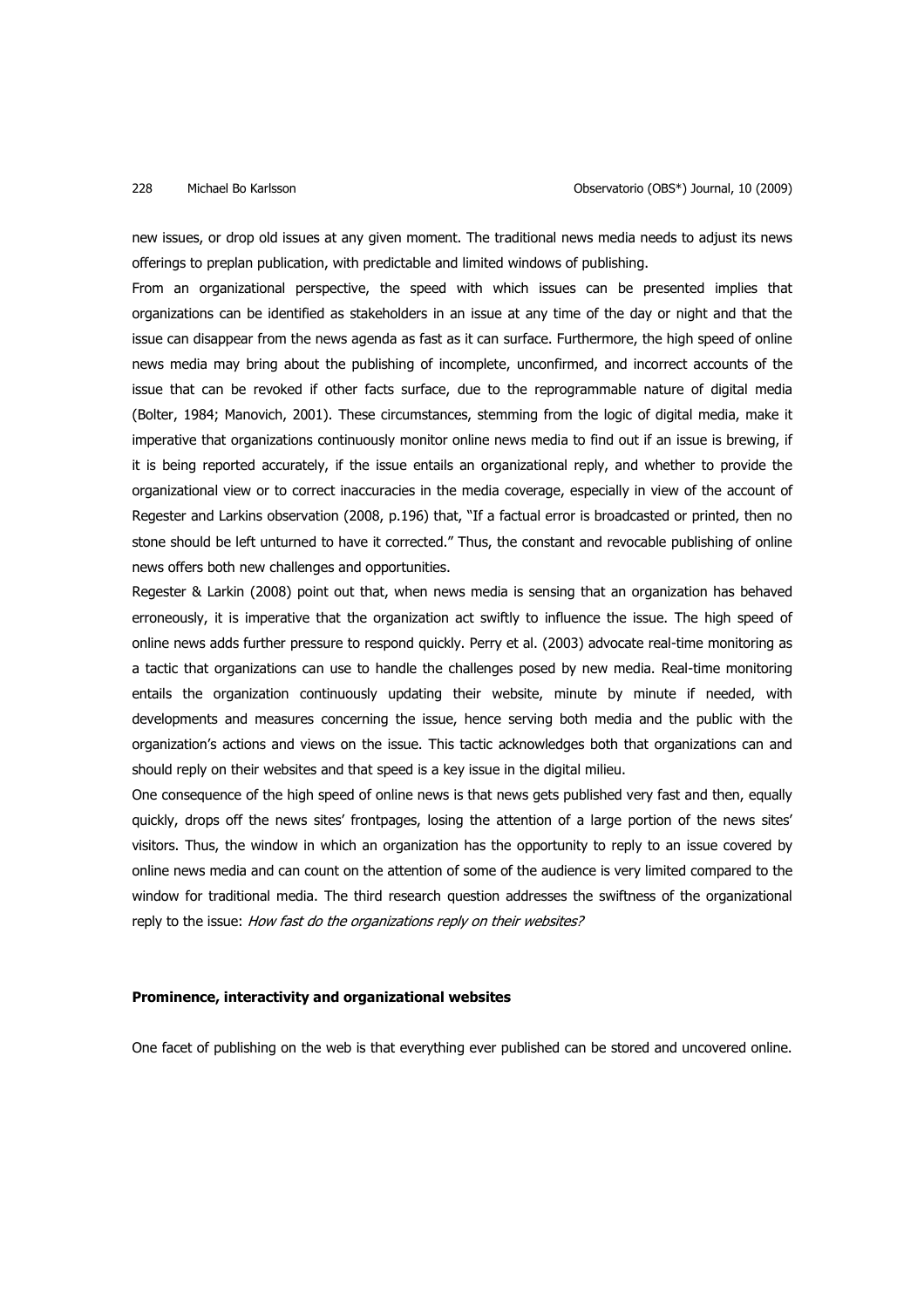For instance, the Swedish news site Expressen.se has over 400,000 searchable news articles (October, 2009) in their web archive. In this context, the prominence of the news items becomes vital, i.e. how visible the news item is to the audience. The frontpage of the news sites is seen as the most prominent place and the place where news organizations can put the news items that they want to get the most attention (Bucy, 2004; van der Wurff, 2005). The same logic should apply to organizational websites – the most important issues should be on the frontpage and the further away from the frontpage the issue is placed, the less important the issue will be seen to be ranked by the organization. Therefore research question four is: What prominence does the organization give the issue (i.e. does the organization reply on the frontpage or at other layers of the website)?

On a related topic, websites are often organized into different sections, like shareholders, press, customer service, and so forth. In identifying the section or sections where the reply is published, it is revealed if the organization uses the website as a press contact instrument or if it is working more to addressing the public. This is the basis for the fifth research question: At whom is the reply aimed, the press or consumers?

The Internet also changes how organizations can communicate with news media (Taylor & Perry, 2005) and the public. Perry et al. (2003) identified some organizations' new media tactics in handling the unique challenges posed by features of new media, including two-way interactive communication and multimedia. Research (Esrock & Leichty, 1998; Greer & Moreland, 2003; Perry et al., 2003; Taylor & Kent, 2007; Taylor & Perry, 2005) shows, however, that the Internet's potential essentially remains unrealized within organizations. Many of these research results are dated and/or from another cultural context, and it would therefore be interesting to see if organizations involved in these issues now make use of interactivity and multimedia. Accordingly, research questions six and seven are: Does the organization open up channels of communication with the public on its website? and Does the organization utilize multimedia in its reply?

### **Method**

Studying online news content poses many challenges (Deuze, 2008; Karlsson & Strömbäck, 2009; McMillan, 2000; Shoemaker & Vos, 2009), and, so far, no standardized or commonly accepted methodology has been created. Subsequently, researchers have been using a grounded theory approach (Kutz & Herring, 2005) or advocated case studies (Kopper et al., 2000), as does this study.

The method chosen for this explorative case study was to monitor established mainstream (reaching between 1 to 4 million users weekly) Swedish news sites (Aftonbladet.se, Expressen.se, Dn.se and Svd.se)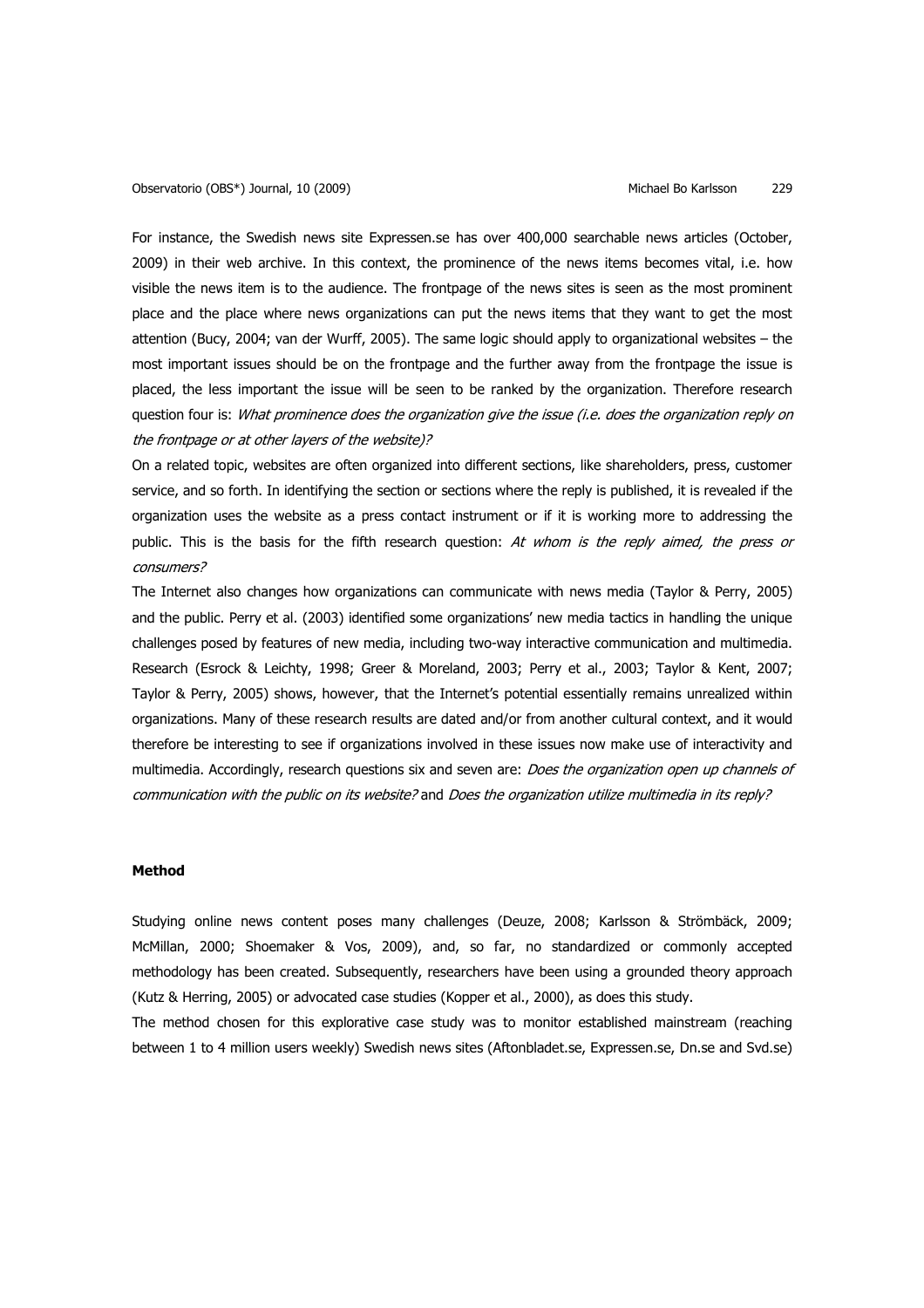in real time and see if any organization(s) was mentioned in a news item on the frontpage as stakeholders in an issue, like, for instance, wholesalers, producers, authorities, or retailers. If an issue with clearly identifiable stakeholders was found, the news site(s) were downloaded using computer software WinHTTrack and/or screen grabs, as suggested by Karlsson & Strömbäck (2009). The first two layers of the website were downloaded – layer one being the frontpage and layer two being the news items that the frontpage links to. Using computer software enables the researcher to store the website locally as it appeared at the time of download. This method is very helpful given the ever-changing nature of the Internet and permits the researcher to freeze the flow of the news and navigate on the websites in detail without being troubled that information will be changed or lost.

After an organization (for the organizations involved, see 'Results') was mentioned, Google was used to find the organization's website and then the website was monitored and downloaded in the same fashion as the news sites were. To discover if there were any changes to the organization's website, they were downloaded the same day, the next day, then two, three and finally seven days after the issue was first brought up buy the online news media (hereafter, the different times of monitoring are labeled T+0, T+1, T+2, T+3 and T+7). Following the download, the content was analyzed employing the variables in the research questions. All of the cases were collected during November and December of 2008.

Sweden was chosen for this study, as it one of the longest internet histories of any country. It also has a very high proportion of the population online, with over 50% of the population online since 2000; in 2009, 83% had an internet connection at home (World Internet Institute, 2009). Consequently, many Swedish organizations are accustomed to the idea of having and using websites to reach a potentially big audience. The four news sites in the study were chosen due to their being the news sites with the longest history, largest resources, and most traffic and their having identified a national audience as their target.

### **Results**

The result section starts with the three cases described in detail and ends with the summarized results structured according to the research questions. Each of the cases is presented with a spreadsheet consisting of seven columns referring to the research questions.

The *Organization* column refers to the organization affected by the issue. Have website is a yes/no category and answers whether the affected organization had a website or not. The Reply/Time of reply variable illustrates whether there was a reply and when the first replies were posted on the website. The fourth column on the spreadsheet is labeled Prominence of issue and reveals if the reply was posted on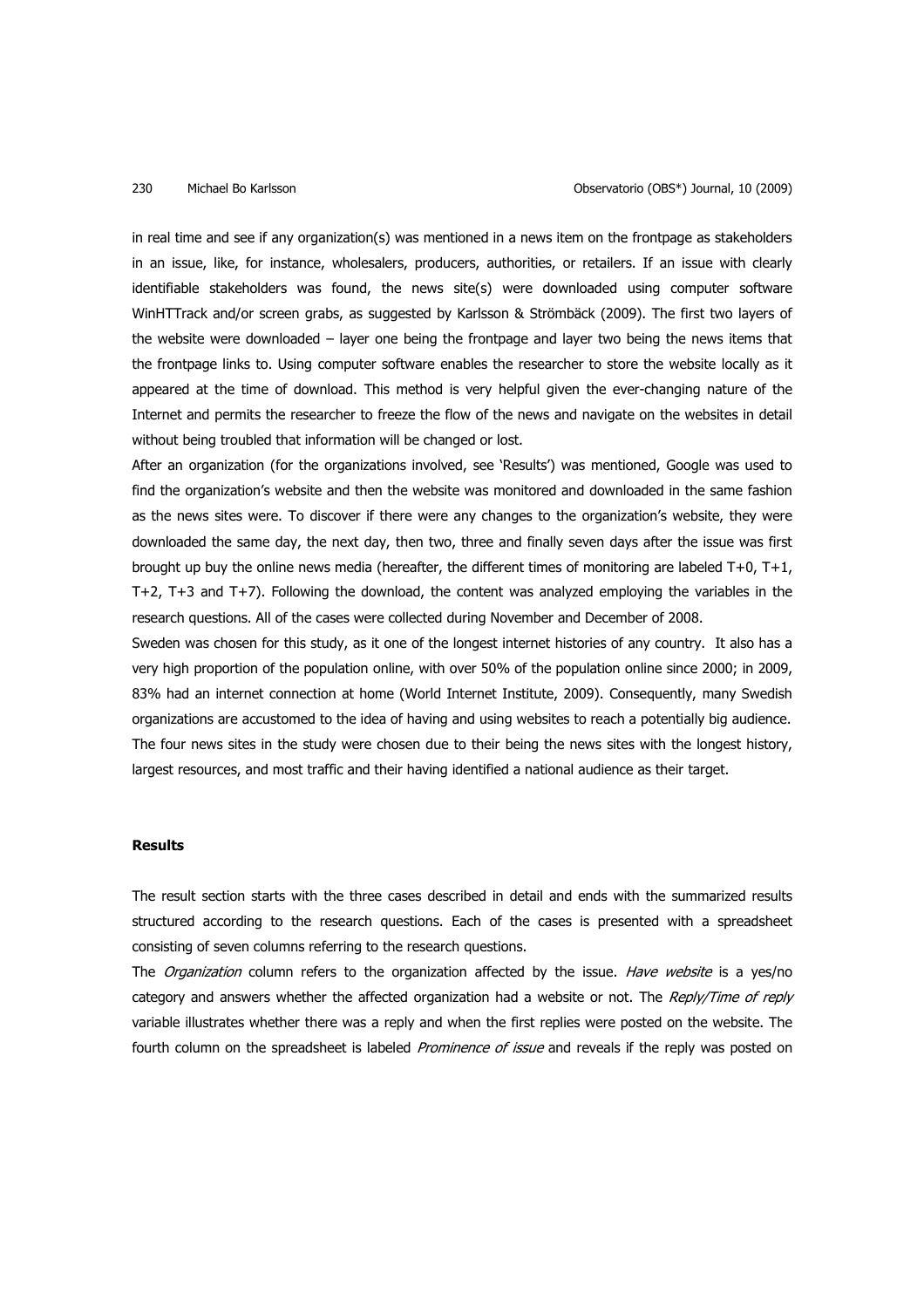the frontpage or in a deeper layer on the website. Another column is the To whom is the reply column, which reports to whom the reply was addressed (press, consumers, shareholders, et cetera), if applicable. The two final columns are *Two-way communication*, which answers whether there was a possibility to communicate with the organization on or through the website, and Multimedia, which describes if and what kind of multimedia was used in communicating on the issue.

# Case one: Lidl employees poisoning discarded food

The first case comprises a news story that hit all four monitored news sites, revealing that employees at a Swedish Lidl store, retailers of food, poisoned discarded food with the intention of keeping homeless people from going through the Lidl stores' garbage containers. This received quite a lot of attention on the news sites and was covered on two consecutive days. Furthermore, the issue created quite a stir on the news sites' commentary fields and in the blogosphere. In Figure 1, the organization's reply on their website is illustrated.

| <b>Organization</b> | Have<br>website | reply | Reply/Time of Prominence of To whom is<br><b>issue</b> | the reply | Two wav<br>communication | Multi-<br>Media |
|---------------------|-----------------|-------|--------------------------------------------------------|-----------|--------------------------|-----------------|
| Lidl                | Yes             | No    |                                                        |           |                          |                 |

**Figure 1:** Lidl's reply on their website to the news report that employees had poisoned discarded food. Lidl had a website but did not address the issue on their website.

The Have website column in Figure 1 indicates that Lidl did have a website at the time of the issue. Figure 1 also shows that Lidl did not reply to the issue on their website. Lidl did not by any means utilize the website to communicate with the media or public regarding this issue. Rather, their website advertized special offers on various products and their commitment to fair trade during the period. Thus, during the two days the issue was on the frontpages of the online news media, there were two contradictory themes in how Lidl treated the unfortunate in society. The news sites described Lidl as preventing the homeless form eating discarded food and Lidl's own site portrayed the organization as a champion of decent working conditions and helping people out of poverty. Lidl representatives were quoted in online news media, consequently establishing a means of communicating with the public, although on the terms chosen by the news media.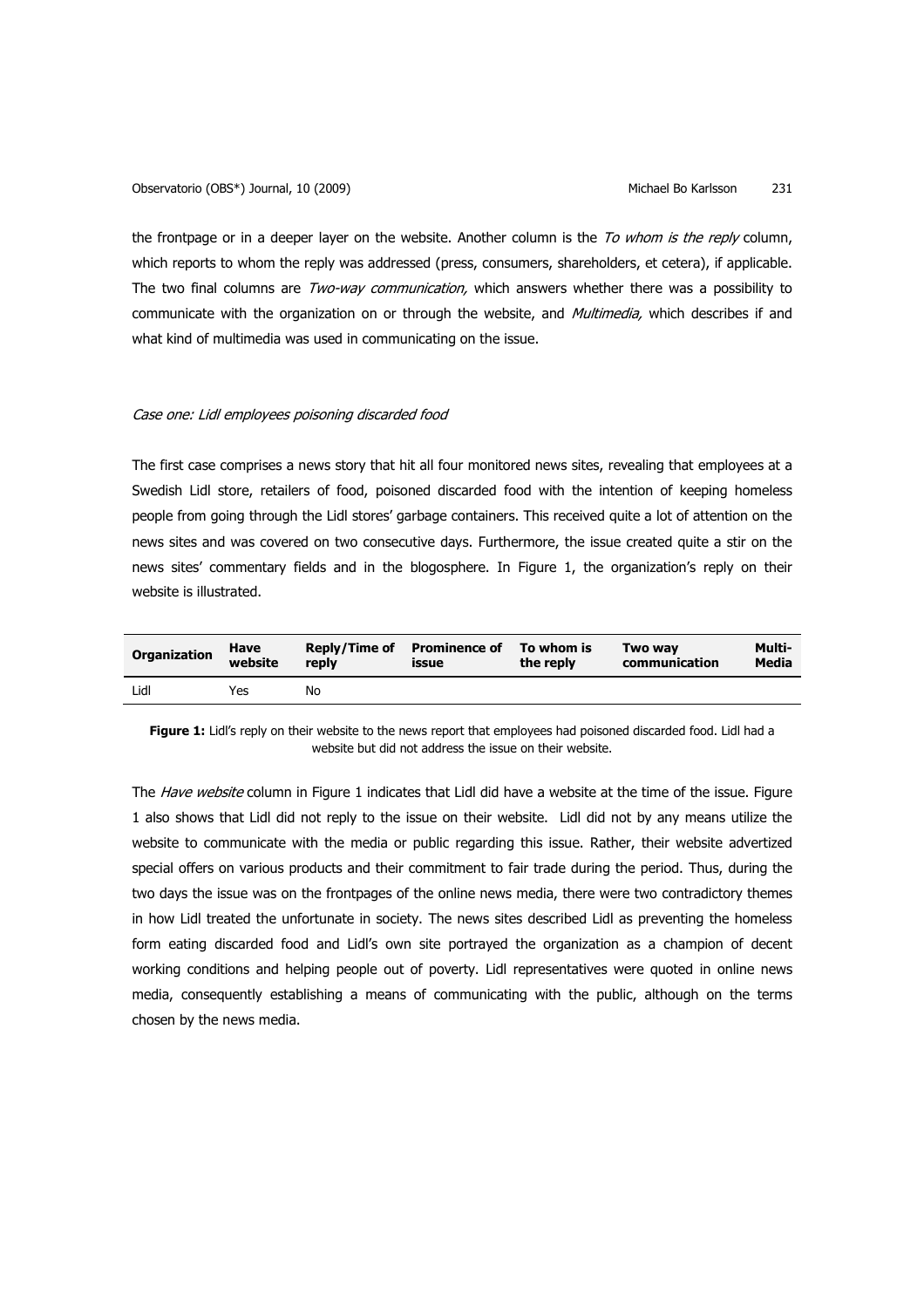### Case two: Dioxin in meat

High levels of the poison Dioxin was discovered in meat imported from Ireland to Sweden. This issue became a news story for approximately four consecutive days. In this case, seven organizations were initially pointed out as stakeholders in this issue: food producers Findus and Dafgård; wholesalers Menigo and Servera; fast food chain Subway; worldwide gelatin producer Gelita; and the Swedish National Food Administration Authority, who are responsible for supervising all matters related to food and drinking water. On the fourth day, five small food producers were mentioned in the news reports but they are not included here as the issue had already been running for several days at that point (none of the small food producers replied to the issue, two of them did not have websites). In Figure 2, the mentioned organization's handling of the issue is illustrated.

| Organization                                         | Have<br>website       | <b>Reply/Time</b><br>of reply | <b>Prominence</b><br>of issue | To who is<br>the reply | Two way<br>communication | Multi-<br>media |
|------------------------------------------------------|-----------------------|-------------------------------|-------------------------------|------------------------|--------------------------|-----------------|
| Findus                                               | Yes                   | $T+0$                         | Frontpage                     | Public and<br>press    | No                       | No              |
| Dafgård                                              | Yes                   | $T+0$                         | Second level                  | Press                  | No                       | No              |
| Menigo                                               | Yes                   | $T+3$                         | Second level                  | Press                  | No                       | No              |
| Servera                                              | Yes                   | $T+7$                         | Second level                  | Press                  | No                       | No              |
| Subway                                               | Yes                   | $T+1$                         | Second level                  | Press                  | No                       | No              |
| Gelita                                               | Yes (English<br>only) | No                            |                               |                        |                          |                 |
| Swedish National<br>Food Administration<br>Authority | Yes                   | $T+0$                         | Frontpage                     | Press                  | No                       | No              |

**Figure 2:** Organizations that online news media identified as stakeholders in the "Meat poisoned by Dioxin" issue, as well as the replies of those organizations. All of the organizations but Gelita had websites in Swedish, but only two, Findus and the Swedish National Food Administration Authority, utilized their websites to make swift and high profile replies to the issue. Note that the Swedish National Food Administration Authority site was not accessible during a brief period of time due to heavy traffic.

As indicated in Figure 2, every organization identified by the online news media as stakeholders in the issue had websites, although Gelita did not have a Swedish site, nor did they reply to the issue on their website. The rest of the organizations replied with some form of communication to the issue on their websites at different points in time. Two organizations, Findus and Swedish National Food Administration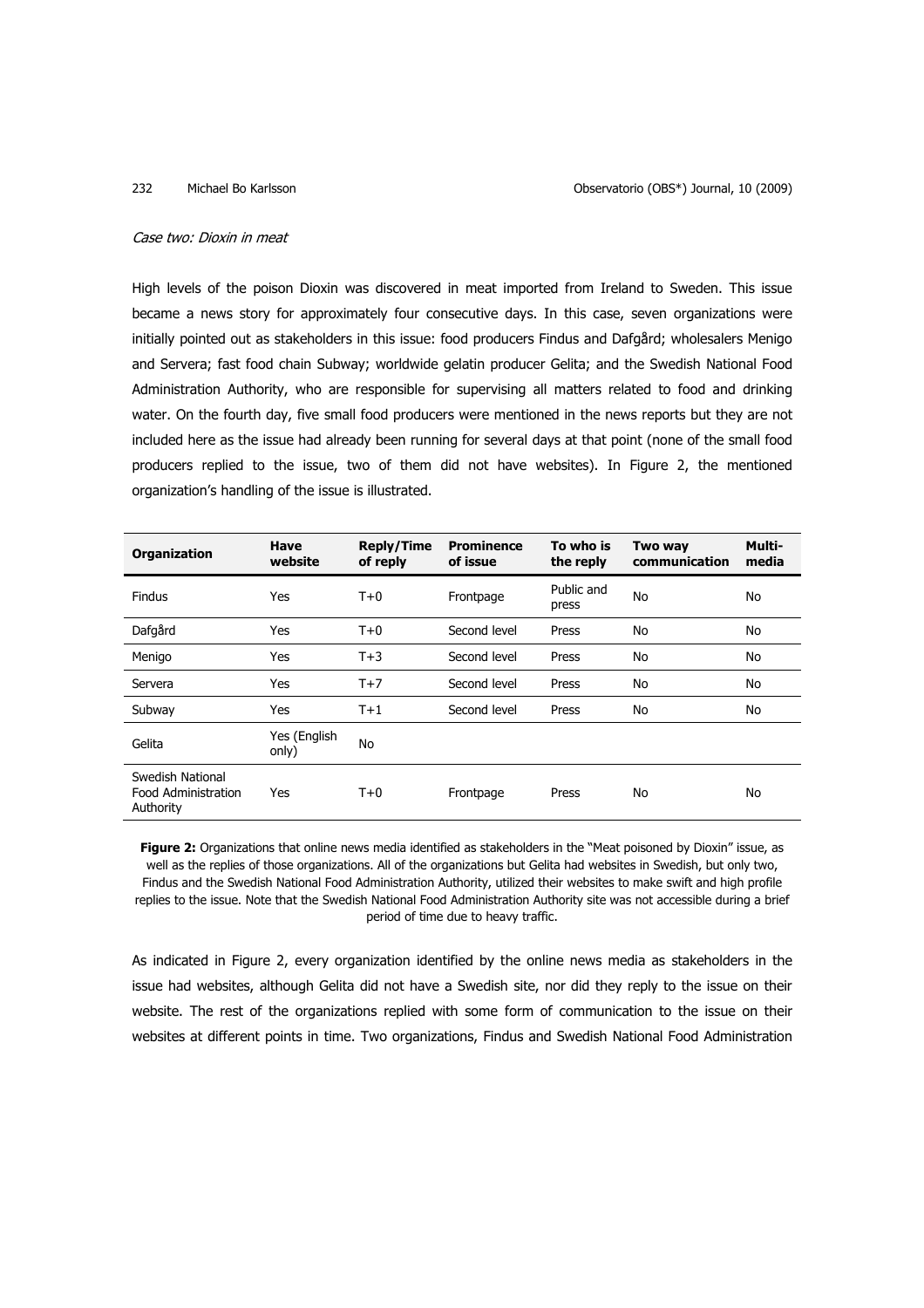Observatorio (OBS\*) Journal, 10 (2009) Michael Bo Karlsson 233

Authority, utilized their websites to make swift and high profile replies to the issue, while the others did not. To be more precise, the rest of the organizations waited one or several days and put their reply in the second level of the website, thus requiring the public to click extensively to find it. All of the organizations addressed the press, while Findus also explicitly communicated to its consumers. None of the organizations made use of interactive or multimedia features.

# Case 3: Glass in Quinoa

News site Svenska Dagbladet covered, for two consecutive days, a story where glass was found in a package of Quinoa. Three organizations were singled out as having part of the responsibility for the glass ending up in the package of Quinoa: producer Risenta, wholesaler Axfood, and retailer Willys – all important actors in the Swedish food market. Figure 3 illustrates the activity on the organizations' websites.

|         | Have<br>website | Reply/Time of<br>reply | <b>Prominence of</b><br>issue | To whom is<br>the reply | Two way<br>communication | Multi-<br>media |
|---------|-----------------|------------------------|-------------------------------|-------------------------|--------------------------|-----------------|
| Axfood  | Yes             | No                     |                               |                         |                          |                 |
| Willys  | Yes             | No                     |                               |                         |                          |                 |
| Risenta | Yes             | No                     |                               |                         |                          |                 |

**Figure 3:** None of the organizations involved in the issue used their websites to communicate about the glass in the Quinoa package.

None of the three organizations produced any form of communication on their websites concerning the issue during the period their organizations were monitored. Willys, however, ironically has a section on their website labeled "Consumer Safety", where various claims about the high quality of their products are made, but the website stops short of communicating anything about this potentially harmful issue. Thus, those searching for a reply to the issue on the websites ended up empty handed.

Representatives from the Risenta but not from Willys or Axfood were quoted in Svenska Dagbladet.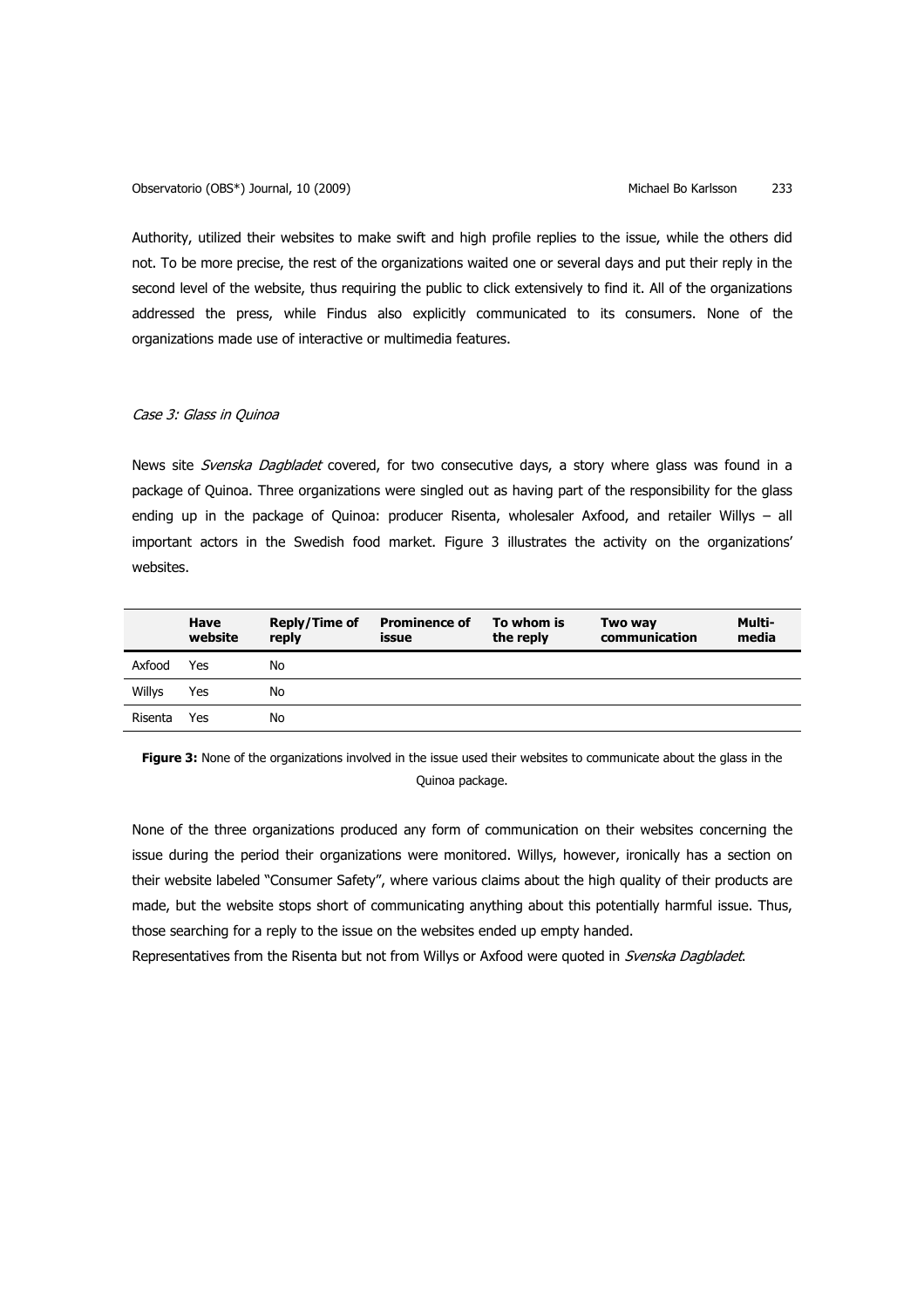### Summarizing the results

All three cases in this explorative study involve food or related products; however, they do differ in several conditions. The first two cases received a lot of attention from the media over a period of several days, while the latter only had light media coverage. The issues in the three cases also differ in terms of whether they originated within the organizations or not. In the Lidl case, employees actively, albeit perhaps unknowingly, contributed to the issue being created. In the Dioxin case, the Swedish organizations were intermediaries for an issue originating in Ireland. Finally, in the Quinoa case, the issue was understood as a system/routines failure and seen as originating at one of the mentioned organizations. Subsequently, these cases provide various scenarios for the involved organizations, but all cases were demonstrative, as they pointed out "a gap between corporate practice and stakeholder expectations" (Regester & Larkin, 2008, p. 44) in impactful situations, namely selling dangerous or poisonous food or, in the case of Lidl, preventing the underprivileged from eating discarded food. What is, then, the overall picture (figure 4) of how organizations utilize their websites to communicate with their publics when the organization is identified by online news media as stakeholders in an issue?

| <b>Organization</b>                                  | Have<br>website          | <b>Reply/Time</b><br>of reply | <b>Prominence</b><br>of issue | To whom<br>is the<br>reply | Two way<br>communication | Multi-<br>media |
|------------------------------------------------------|--------------------------|-------------------------------|-------------------------------|----------------------------|--------------------------|-----------------|
| Lidl                                                 | Yes                      | No                            |                               |                            |                          |                 |
| Findus                                               | Yes                      | $T+0$                         | Frontpage                     | Public and<br>press        | No                       | No              |
| Dafgård                                              | Yes                      | $T+0$                         | Second level                  | Press                      | No                       | No              |
| Menigo                                               | Yes                      | $T+3$                         | Second level                  | Press                      | No                       | No              |
| Servera                                              | Yes                      | $T+7$                         | Second level                  | Press                      | No                       | No              |
| Subway                                               | Yes                      | $T+1$                         | Second level                  | Press                      | No                       | No              |
| Gelita                                               | Yes<br>(English<br>only) | No                            |                               |                            |                          |                 |
| Swedish National<br>Food Administration<br>Authority | Yes                      | $T+0$                         | Frontpage                     | Press                      | No                       | No              |
| Axfood                                               | Yes                      | No                            |                               |                            |                          |                 |
| Willys                                               | Yes                      | No                            |                               |                            |                          |                 |
| Risenta                                              | Yes                      | No                            |                               |                            |                          |                 |

Figure 4: Overview of all the organization in the study and how they replied in their respective issue.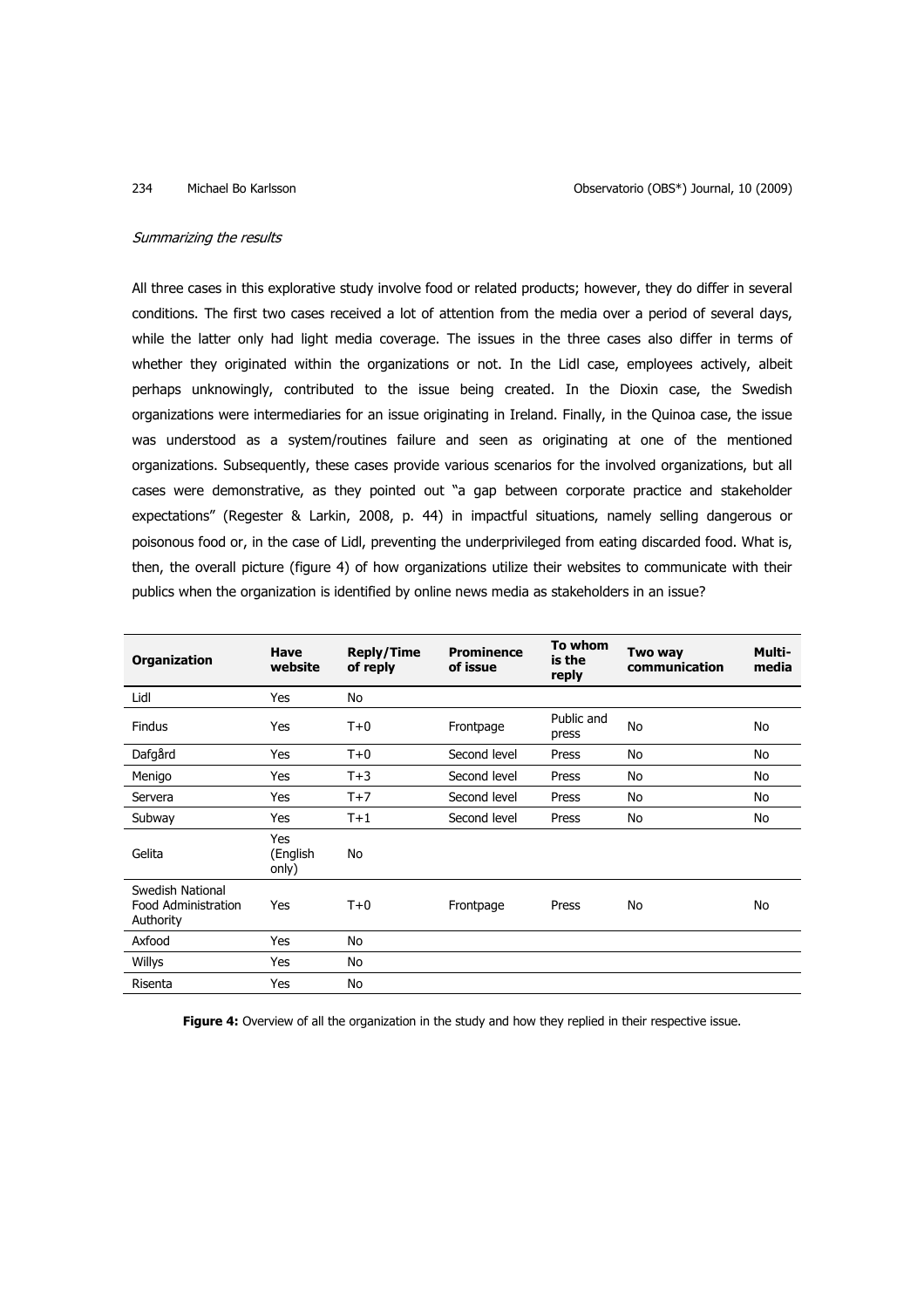RQ1 Do the organizations mentioned in online news media have a website? All organizations that were identified as stakeholders to some degree in the cases had websites allowing them to comment on news media coverage and/or communicate with the public concerning the issue.

RO2 Do the organizations utilize it to reply to the issue covered by online news media? Only 6 out of the 13 organizations utilize the possibility to publish information of any kind regarding the issue. Notably, all of these organizations were found in the "Dioxin in meat" case, which might be due to both the longevity of the media coverage and the seriousness of the issue – deadly poison in food.

RQ3 How fast do the organizations reply on their websites? Three out of the six organizations that do reply to the issues do it the same day as the issue is brought up by the online news media. The others wait one or several days before putting information on their websites.

RO4 What prominence does the organization give the issue? Two organizations replied on the frontpage, notably two of the same organizations that replied fast. For the other four organizations, the information is put at the second level of their websites. Notably, users have to navigate to this information by themselves, as no links or indicators of where to find the information were published on the frontpage.

RO5 To whom is the reply aimed, the press or consumers? Five of the six organizations that reply to the issue address their replies explicitly to the press, calling the information press releases or publishing it under the press section on the website. Only one organization, Findus, makes use of the website to promote information directly to the consumers, including what products are affected, what products are safe to buy, how to and when to contact the company, and if there were instructions to consumers on how to get a refund if they wished.

RQ6 Does the organization open up channels of communication with the public on its website? None of the involved organizations make use of the interactive possibilities that the digital medium brings. There was generic information on how to reach the organizations through phone or e-mail, but no way for the public to communicate on the website, nor was there encouragement from the organization to the public to voice their concerns on the issue directly to the organization.

RQ7 Does the organization utilize multimedia in their reply? Just as interactivity was absent on the websites, no traces of multimedia were found, either.

### **Discussion**

The Internet has changed the arena for opinion making in several ways. It represents unprecedented promise for organizations, allowing them to communicate with the public on their own terms (Bucher,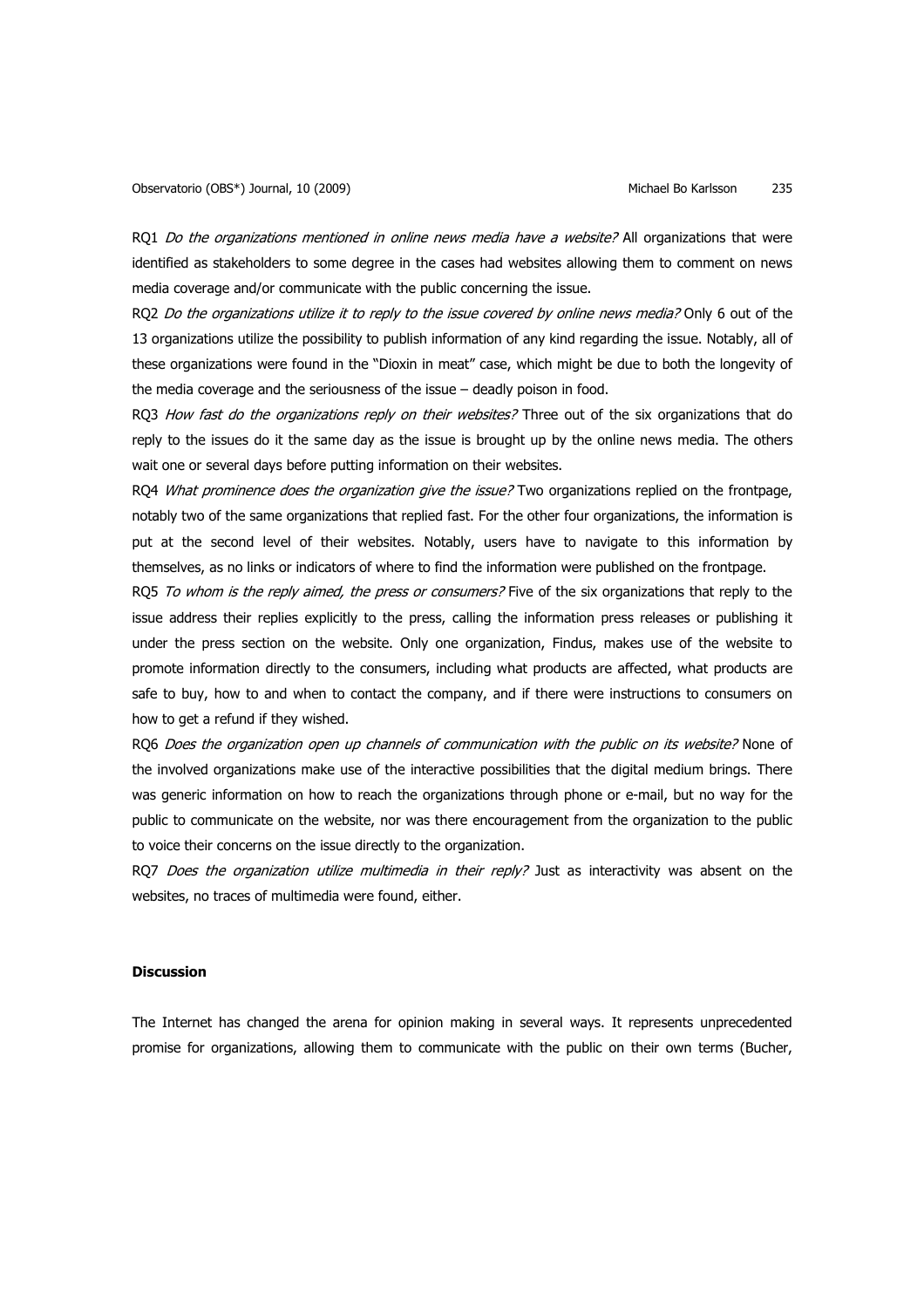2002, Coombs, 1998, González-Herrero & Smith, 2008, Heath, 1998). New forms of communication are possible (Taylor & Perry, 2005; Perry, 2003) and new obstacles are introduced, such as the accelerated news cycle (Bucher, 2002; Coombs, 2007a; Esrock & Leichty, 1998).

The organizations in this study fall short, some a lot shorter than others, of realizing the potential of digital media, such as interactive features and multimedia storytelling, just as other research has already indicated (Esrock & Leichty, 1998; Greer & Moreland, 2003; Perry et.al., 2003; Taylor & Kent, 2007; Taylor & Perry, 2005). Thus, the organizations do not grab the opportunity to communicate not only to but with the public. Additionally, the information published on the websites is very much still bound to the analogue logic of paper and text, not showing any sign of multimedia components.

In online news, speed is an ever-present issue and perhaps even more important than ever before, which means that the window of opportunity for organizations to reply to an issue is probably less than a day, at least concerning smaller issues. Most of the organizations in this explorative study struggle to overcome the challenge that the high speed of online news presents to the public relations worker (Coombs, 2007a; Esrock & Leichty, 1998); if there is a reply, it is late. Accordingly, when the organizations wait to reply on their website, or do not reply at all, they are absent in the initial public discourse, meaning that other actors will influence the important media frame (Hallahan, 1999) in which the issue is told and understood. Additionally, they do not live up to the "Tell it all, tell it fast, tell your own story – tell it truthfully" credo of crisis communication (Regester & Larkin, 2008); rather, it is a case of "Don't tell it at all and if you do, tell it slowly." As an issue develops, it becomes more difficult for the organization to influence it (Regester & Larkin, 2008). Being absent in the opening stage might both lead to the issue developing in an unwanted direction and difficulties in changing it.

Moreover, in view of the immediate character of online news (Massey & Levy, 1999; Deuze, 2003) and the lax attitude towards checking information before publishing (Colson & Heinderyckx, 2008; Klinenberg, 2005; Quandt, 2008), online news are drafts of various quality rather than a finished product. Subsequently, online news reports can be incomplete and/or inaccurate and, thus, fail to keep the news accurate and comprehensive, which can be devastating for the public's knowledge of the issue, the reputation of the organizations involved, and the trustworthiness of the news outlet. Given the elastic nature of online news, putting an organization's reply on a website may possibly result in a change in the news content, either by journalists looking up the website themselves, users pointing towards the website, or representatives from the organization trying to direct media attention to the website. Organizations not replying on their websites or replying late not only miss opportunities to promote their framing of the issue but also opportunities to improve journalism and public knowledge about the issue.

What is apparent from the results is that, at least in these cases, the web is not used as a tool to timely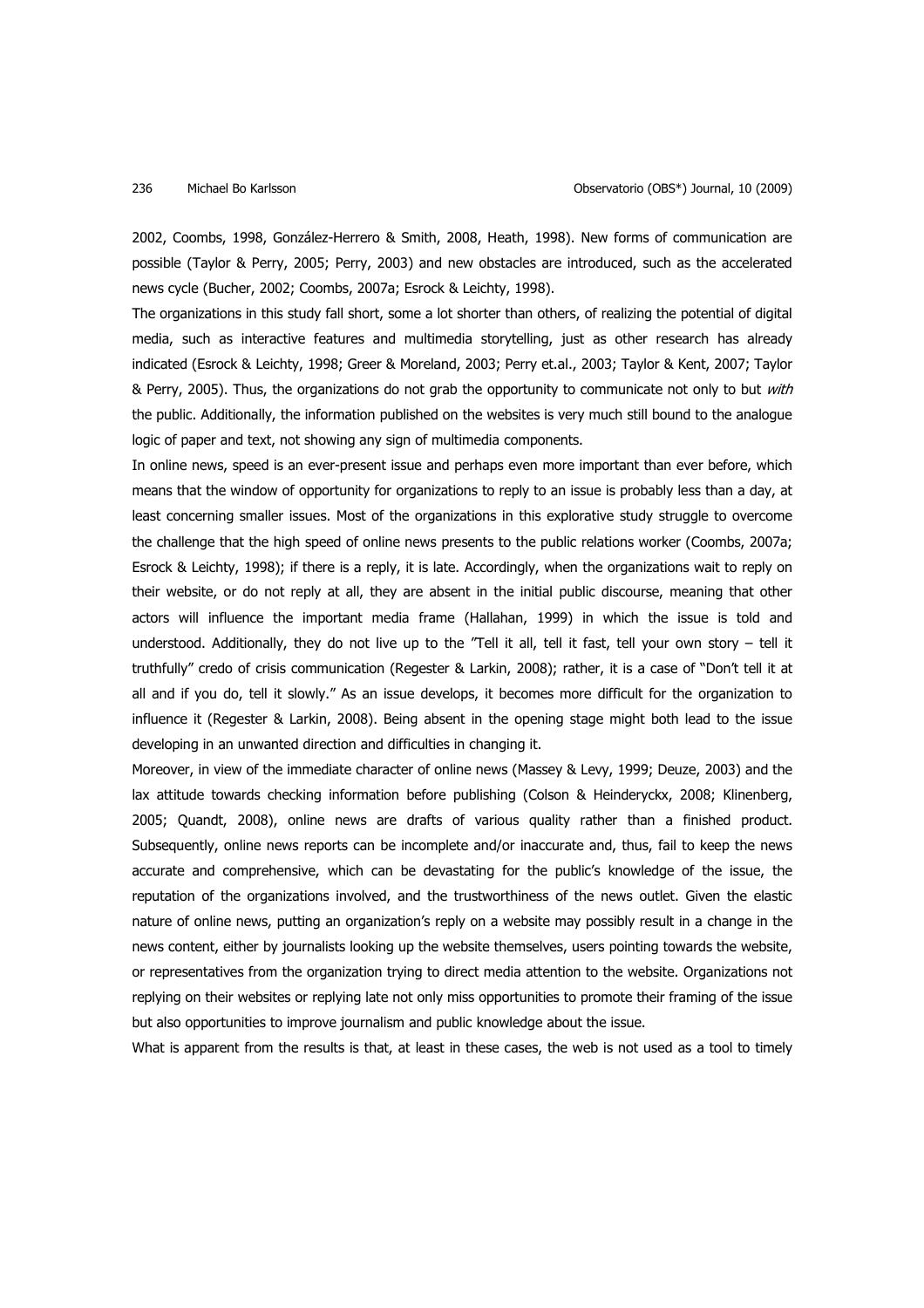communicate with the public when the organization is identified as a stakeholder in an issue. This might be due the public relations tactics employed, negligence, or unawareness that the organization is identified as a stakeholder in the issue. Consequently, the organizations involved are not putting out warnings about possibly contaminated foods, which not only puts their reputations at danger but also endangers consumer health (Coombs, 2007b). What is clear is that the organizations' publics will not be unaware of the issue, as media is the most important source for learning about an organization's whereabouts (Carroll & McCombs, 2003; Coombs, 2007a, 2007b), and groups other than the organizations will be providing the information.

Furthermore the public is not invited to communicate concerning the issue to the organizations, at least not through the web, which implies that the organizations are effectively blocking a potential channel to let the public have their say. Consequently, the public is more likely to turn to the commentary fields on the news sites or voice their opinions on blogs.

Only one of the organizations in this study, Findus, utilized its website to communicate to its customers; all of the others that did communicate addressed the press. This subsequently indicated that the organizations' websites in these cases were, with a few exceptions, not actively used for issues management. Rather, they worked as ill-updated archives for journalists to search for press releases and more often served the function of a billboard advocating the magnificence of the organization and/or promoting products or services.

Some of the organizations involved in the issues had representatives quoted in news media and did, thereby, communicate through the news media to reach their publics. Not all organizations were quoted, however, and relying on the news media to reach the public entails both being let through the gate and being subject to news media restraints (Shoemaker & Vos, 2009).

The organizations in this study overlook the use of websites, but it might not necessarily lead to crisis (Regester & Larkin, 2008), threatened reputation (Coombs, 2007b), needs for image repair (Benoit, 1997) or monetary losses (Regester & Larkin, 2008). It could nonetheless be useful for organizations to acknowledge an awareness of the issue, express concern (Patel & Reinsch, 2003); listen to what the public has to say; inform the public of what measures are being taken at the moment and what is being done to prevent something similar from happening in the future (Coombs, 2007b; Stephens & Malone, 2009); as the public most likely expect communication from the organizations.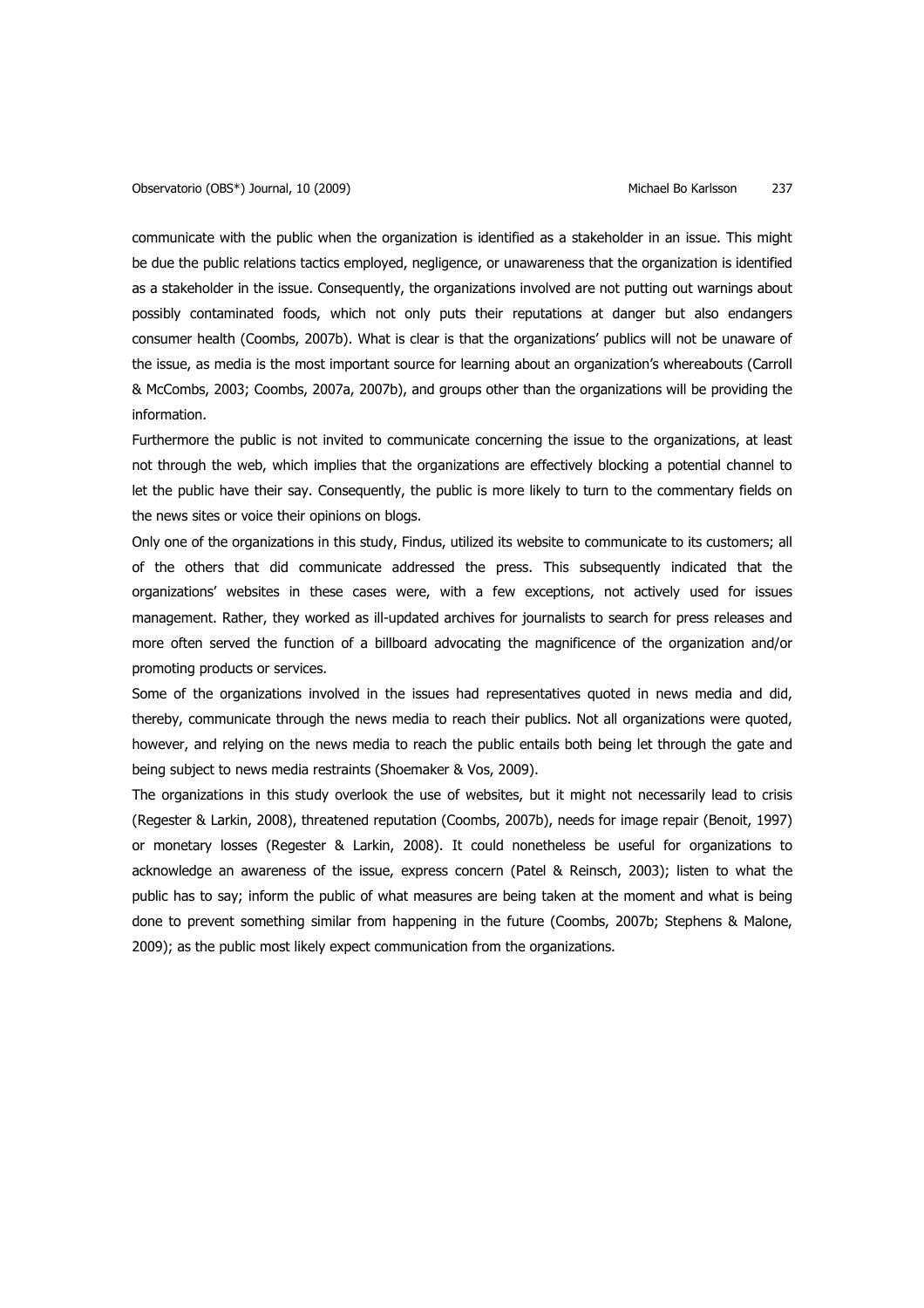### **Conclusion, limitations & further research**

In conclusion, this study found, like previous research, that organizations do not fully utilize the Internet as a public relations tool, thus passing on the opportunities that the Internet offers.

Organizations do have websites, but they do not always reply to issues. When they reply, some do it late and do not give prominence to the issues; others act swiftly and put the issue very visibly on the frontpage. The organizations facilitate neither the two-way communication with their publics nor the possibility of multimedia storytelling, both of which are inherent in digital technology.

Future research could investigate the organizations rationale with regards to issues management and communicating through their websites, employing surveys, interviews or ethnographic studies. Are the organizations aware that they are identified as stakeholders in an issue? Is the lack of response an explicit tactic or due to something else? Do they have the proper resources to use the websites as a strategic communications tool?

Another approach could be to monitor a quantity of organizational websites in different countries over time and examine under what circumstances organizations choose to reply or not, subsequently exploring the rationale with which organization websites are operated. A third proposition for future research is to determine and compare the effects of communicating or not communicating through the organization websites.

As this is an explorative case study restricted to online news and a limited number of organizations in Sweden, there are few ways to generalize the results, and it could therefore be valuable to conduct similar and comparative research on a greater scale. Future studies might want to consider reducing the interval between the different monitoring times from days to hours or minutes, as this would give a more meticulous picture of the timelines of organizational reply.

Despite is limitations, the study suggests that Swedish organizations have not fully integrated their websites as public relations tools. Not only does this imply that organizations miss opportunities to communicate on their own terms, but it also infers that the quality of journalism may suffer as the high speed of online news frequently produces errors and a swift organizational reply could correct them.

### **References**

An, S-K., Gower, K. (2009), "How do news media frame crisis? A content analysis of crisis news coverage", in Public Relations Review, 35, p.107-112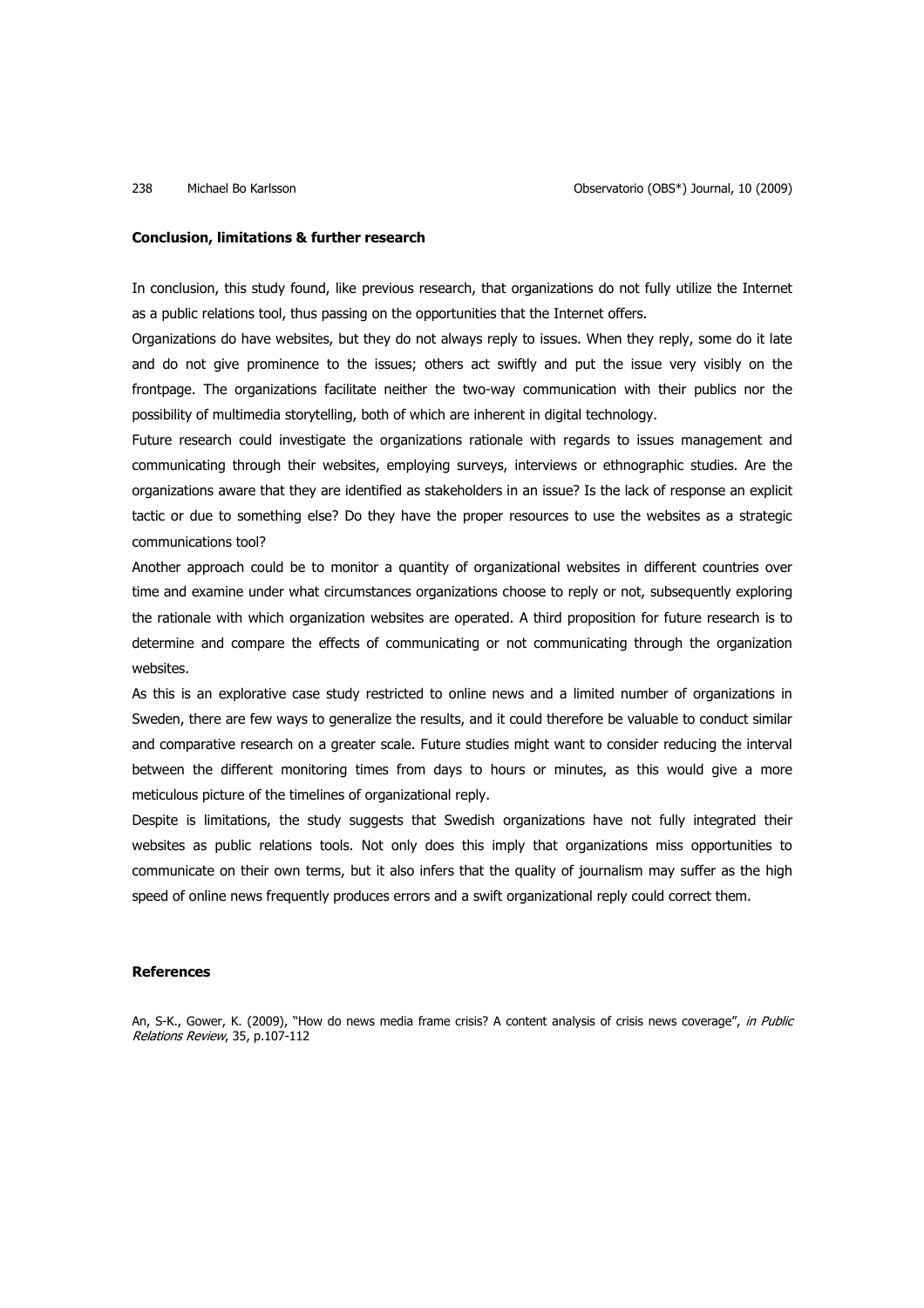Observatorio (OBS\*) Journal, 10 (2009) Channel Bo Karlsson 239

Anderson, D. (1997), "Key concepts in anticipatory issues management", in Corporate Environmental Strategy, 5(1), p.6-17

Benoit, W. (1997), "Image repair discourse and crisis communication", in Public Relations Review, 23(2), p.177-186

Bolter, D. (1984), Turing's man. Western culture in the computer age, Chapel Hill, NC, The University of North Carolina Press

Bucher, H. (2002), "Crisis communication and the Internet: Risk and trust in global media", in First Monday, 7(4)

Bucy, E. (2004), "Second generation news: Interactivity and information accessibility in the online environment", in The International Journal on Media Management , 6(1), p.103-114

Carroll, C., McCombs, M. (2003), "Agenda-setting effects of business news on public's image and opinions about major corporations", in Corporate Reputation Review, 6(1), p.36-46

Colson, V., Heinderyckx F. (2008), "Do online journalists belong in the newsroom? A Belgian case of convergence", in Domigo D, Paterson C (eds.), Making Online News. The Ethnography of new media production, New York, Peter Lang

Coombs, T. W. (1998), "The Internet as potential equalizer: New leverage for confronting social irresponsibility", in Public Relations Review 24(3), p.289-303

Coombs, T. W. (2002), "Deep and surface threats: conceptual and practical implications for «crisis» vs «problem»", in Public Relations Review 28, p.339-345

Coombs, T. W. (2007a), Ongoing crises communication. Planning, managing and responding (2nd ed.), Los Angeles, Sage

Coombs, T. W. (2007b), "Protecting organization reputations during a crisis: The development and application of situational crisis communication theory", in Corporate Reputation Review, 10(3), p.163-176

Deuze, M. (2003), "The web and its journalism: considering the consequences of different types of newsmedia online", in New media & society,  $5(2)$ , p.203-230

Deuze, M. (2008), "The changing context of news work: Liquid journalism and monitorial citizenship", in International Journal of Communication 2, p.848-865

Esrock, S. L., Leichty, G. B. (1998), "Social responsibility and corporate web pages: Self-presentation or agendasetting?", in Public Relations Review, 24(3), p.305-319

Gaunt, P., Ollenburger, J. (1995), "Issues management revisited: A tool that deservers another look", in Public Relations Review, 21(3), p.199-210

Greer, C. F., Moreland, K. D. (2003), "United airlines and American airlines online crisis communication following the September 11 terrorist attacks", in Public Relations Review, 29, p.427-441

Greer, J. D., Mensing D. (2006), "The evolution of online newspapers: A longitudinal content analysis", in Xigen, L. (Ed.), Internet newspapers - The making of a mainstream medium, Mahwah, NJ, Lawrence Erlbaum Associates

González-Herrero, A., Smith, S. (2008), "Crisis communications management on the Web: How Internet-based technologies are changing the way public relations professional handle business crisis", in Journal of Contingencies and Crisis Management, 16(3), p.143-153

Gunter, B. (2003), News and the net, Mahwah, NJ, Lawrence Erlbaum Associates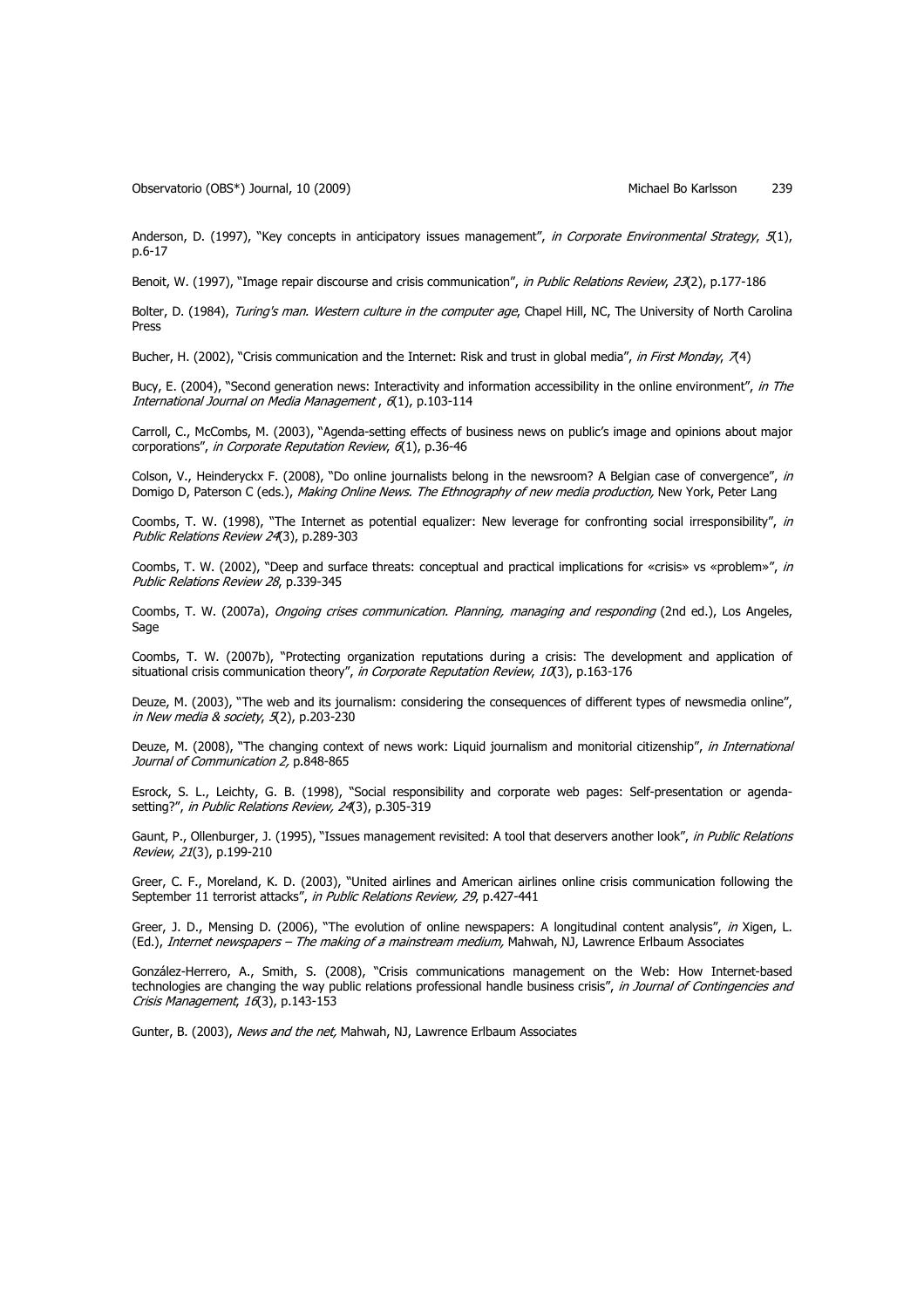Jaques, T. (2007), "Issue management and crisis management: An integrated, non-linear, relational construct", in Public Relations Review, 33, p.147-157

Jaques, T. (2009), "Issue and crisis management: Quicksand in the definitional landscape", in Public Relations Review, 35, p.280-286

Hall, J. (2000), "The first web war: Bad things happen in unimportant places", in Journalism Studies, 1(3), p.387-404

Hallahan, K. (1999), "Seven Models of Framing: Implications for Public Relations", in Journal of Public Relations Research, vol. 11(3), p.205-242

Heath, R. L. (1998a), "New communication technologies: An issues management point of view", in Public Relations Review, 24(3), p.273-288

Heath, R. L. (1998b), "Working under pressure: crisis management, pressure groups and the media", in Safety Science, 30, p.209-221

Karlsson, M., Strömbäck, J. (2009), "Freezing the flow of online news. Exploring approaches to study the liquidity of online news", in Journalism Studies, iFirst article

Karlsson, M. (2006), Nätjournalistik. En explorativ fallstudie av digitala mediers karaktärsdrag på fyra svenska nyhetssajter [Dissertation], Lund, Lund studies in media and communication 9

Kauffman, J. (2005), "Lost in space: A critique of NASA's crisis communication in the Columbia disaster", in Public Relations Review, 31, p.263-275

Kersten, A. (2005), "Crisis as usual: Organizational dysfunction and public relations", in Public Relations Review, 31, p.544-549

Klinenberg, E. (2005), "Convergence: News production in a digital age", in The Annals of the American Academy of Political and Social Science, 597(1), p.48-64

Kopper, G., Kolthoff, A., Czepek, A. (2000), "Research review: Online journalism. A report on current and continuing research and major questions in the international discussion", in Journalism Studies, 1(3), p.499-512

Krimsky, S. (2007), "Risk communication in the Internet age: The rise of disorganized scepticism", in Environmental Hazards, 7, p.157-164

Kutz, D. O., Herring, S. C. (2005), "Micro-longitudinal analysis of web news updates", paper presented at 38<sup>th</sup> Hawaii international conference on system sciences

Massey, B. L, Levy, M. R. (1999), "'Interactive' online journalism at English-language web newspaper in Asia. A dependency theory analysis", in Gazette, 61(6), p.523-538

Manovich, L. (2001), The Language of New Media, Cambridge, MA, MIT Press

McMillan, S. J. (2000), "The Microscope and the moving target: The Challenge of applying content analysis to the world wide web", in Journalism & Mass Communication Quarterly 77(1), p.80-98

Patel, A., Reinsch, L. (2003), "Companies can apologize: Corporate apologies and legal liability", in Business Communication Quarterly, 66(1), p.9-25

Perry, D. C., Taylor, Maureen, D., Marya, L. (2003), "Internet-based communication in crisis management", in Management Communication Quarterly, 17(2), p.206-232